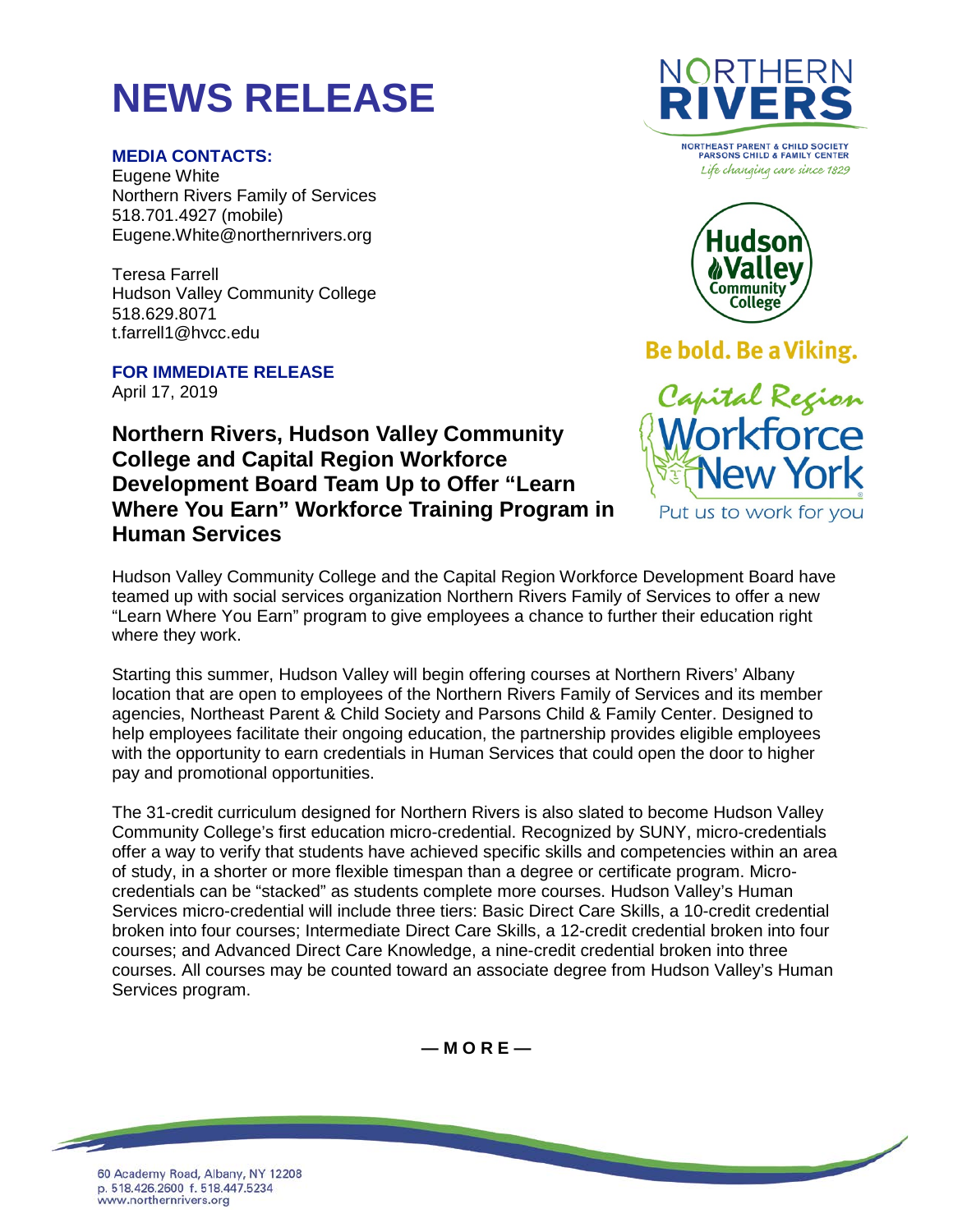**Northern Rivers, Hudson Valley Community College and Capital Region Workforce Development Board Team Up to Offer "Learn Where You Earn" Workforce Training Program in Human Services**

**Page 2**

Sponsored by the Capital Region Workforce Development Board, "Learn Where You Earn" program participants must be considered employees in good standing and have a high school diploma, GED/HSE, or some coursework toward an associate degree. Employees who already have an associate degree or higher are not eligible for the program. Tuition will be paid through tuition reimbursement and scholarships, with the employee being responsible for only \$50 of the total cost.

The first component of the program for Northern Rivers employees will be a course in Human Development and the Family, offered Mondays and Wednesdays, May 20-July 12, 2019. The course will focus on the study of the way in which society and family influence human growth and social functioning and the effects of both individual development and the interactions between individuals and families. Seventeen employees are registered to participate, with growth expected as the program continues.

"This partnership represents an important step forward for Northern Rivers and the entire human services profession," said Northern Rivers Family of Services CEO William T. Gettman Jr. "By facilitating new human services education opportunities for our dedicated employees, everyone will benefit—the children and families we serve will receive even higher quality services, our staff will grow their careers in a field they feel passionate about, and our organization will grow stronger as a whole."

"Hudson Valley is proud to partner with Northern Rivers and the Capital Region Workforce Development Board to bring this educational opportunity into the workplace," said Hudson Valley Community College President Roger Ramsammy. "Partnerships like this are so valuable for all involved—they provide the opportunity for employers to train their workforce and for employees to advance their education. We hope that through our new micro-credential model and more partnerships like this one, we can help tailor higher education to fit the needs and goals of even more members of our Capital Region community."

"The Capital Region Workforce Development Board, through our network of career centers in the City of Albany, Rensselaer County, and Schenectady County, is pleased to provide coordination and funding for this innovative educational training program between Northern Rivers and Hudson Valley Community College," said Capital Region Workforce Development Board Executive Director Robert C. Wildermuth III. "By bringing the key partners of business and education together, this workforce development project ensures the continued industrydriven skill enhancement of individuals, showing investment in our human capital of the Capital Region."

A press event announcing the program was held at Northern Rivers Family of Services, 60 Academy Road, Albany, on Wednesday, April 17, from 10 a.m. to noon.

###

#### **About Northern Rivers Family of Services**

Founded where the Mohawk and Hudson meet, like the rivers that shaped our region, Northern Rivers Family of Services helps change lives by shaping the future of those we serve

**— M O R E —**